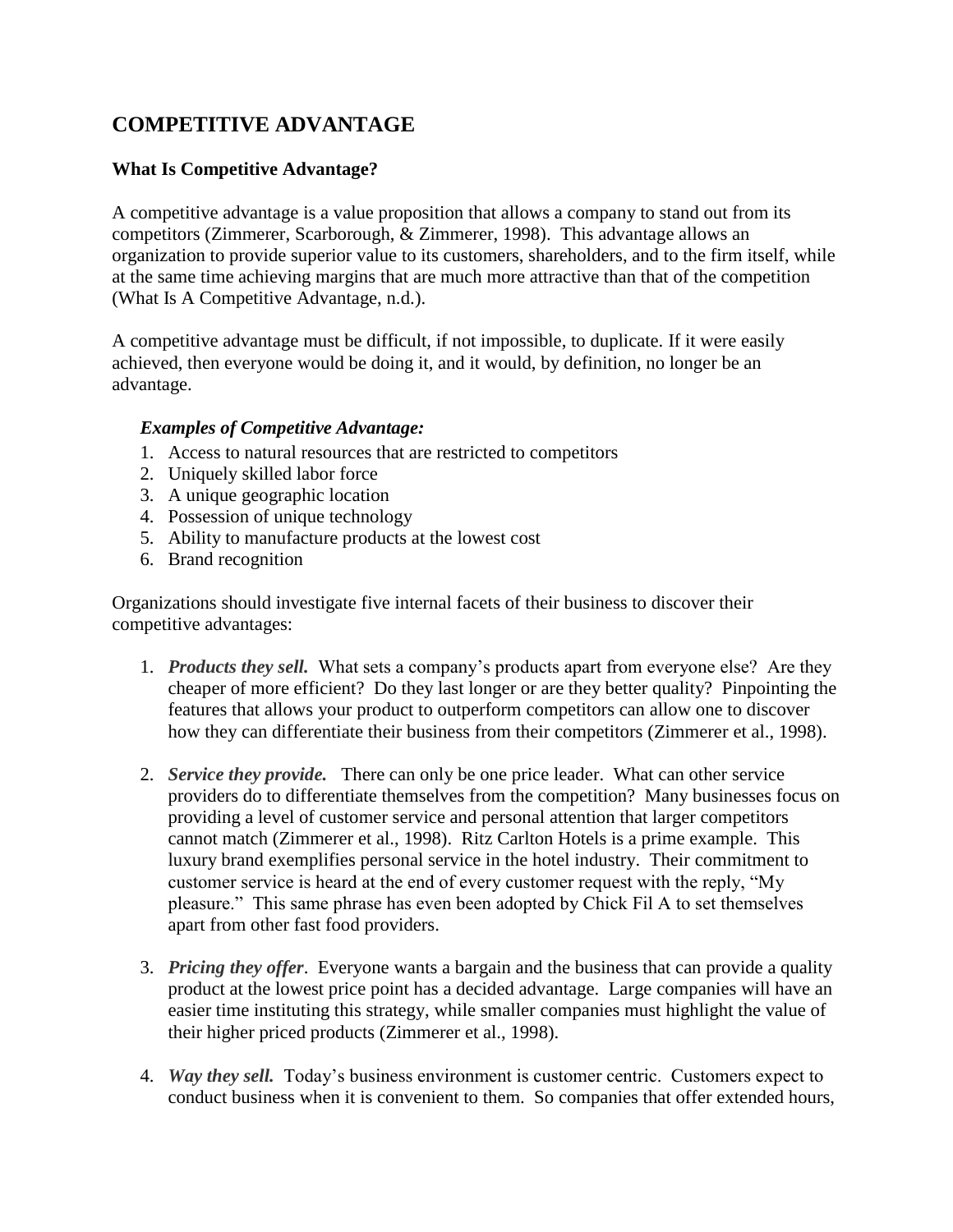possibly even 24 hour a day operation or at least iver the internet have a decided advantage over their competitors (Zimmerer et al., 1998). Proctor & Gamble has extended its flagship brand, Tide, into the dry cleaning business. Tide Dry Cleaners not only enjoy the advantage of the Tide name brand, but hold a competitive advantage of other dry cleaners by offering 24 hour service, free curbside, concierge service, self-serve pickup lockers, and an Inner Circle Rewards program to encourage store loyalty (Tide Dry Cleaners, 2018).

5. *Values to which they are committed.*The most successful corporation recognize that making a profit, creating better communities, and protecting the environment do not need to be mutually exclusive. The companies have found ways to connect with the values held by their core market, in turn driving brand loyalty (Zimmerer et al., 1998).

#### **Constructing a Competitive Advantage**

Before a competitive advantage can be established, it is important to know the:

- 1. **Benefit:** A business must be certain what benefit(s) their product or service offers to their customers. It must have worth and generate interest (What Is A Competitive Advantage, n.d.). Do you know who your customers are and have a real understanding of their needs? How does your product benefit your customers? These are all questions that are essential to know (Amadeo, 2018).
- 2. **Target Market**: A corporation must identify their core consumers and how it can cater to this target market.
- 3. **Competitors:** In order to be competitive, a company must understand what other players in the market have to offer.

In order to establish a competitive advantage, a company must be able to fully explain the **benefit** that they provide to their **target market** in ways that other **competitors** can not (What Is A Competitive Advantage, n.d.).

#### **Strategies for Competitive Advantage**



There are three strategies for creating a competitive advantage: Cost Leadership, Differentiation, and Focus (Cost-focus and Differentiation-focus) (What is a Competitive Advantage, n.d.)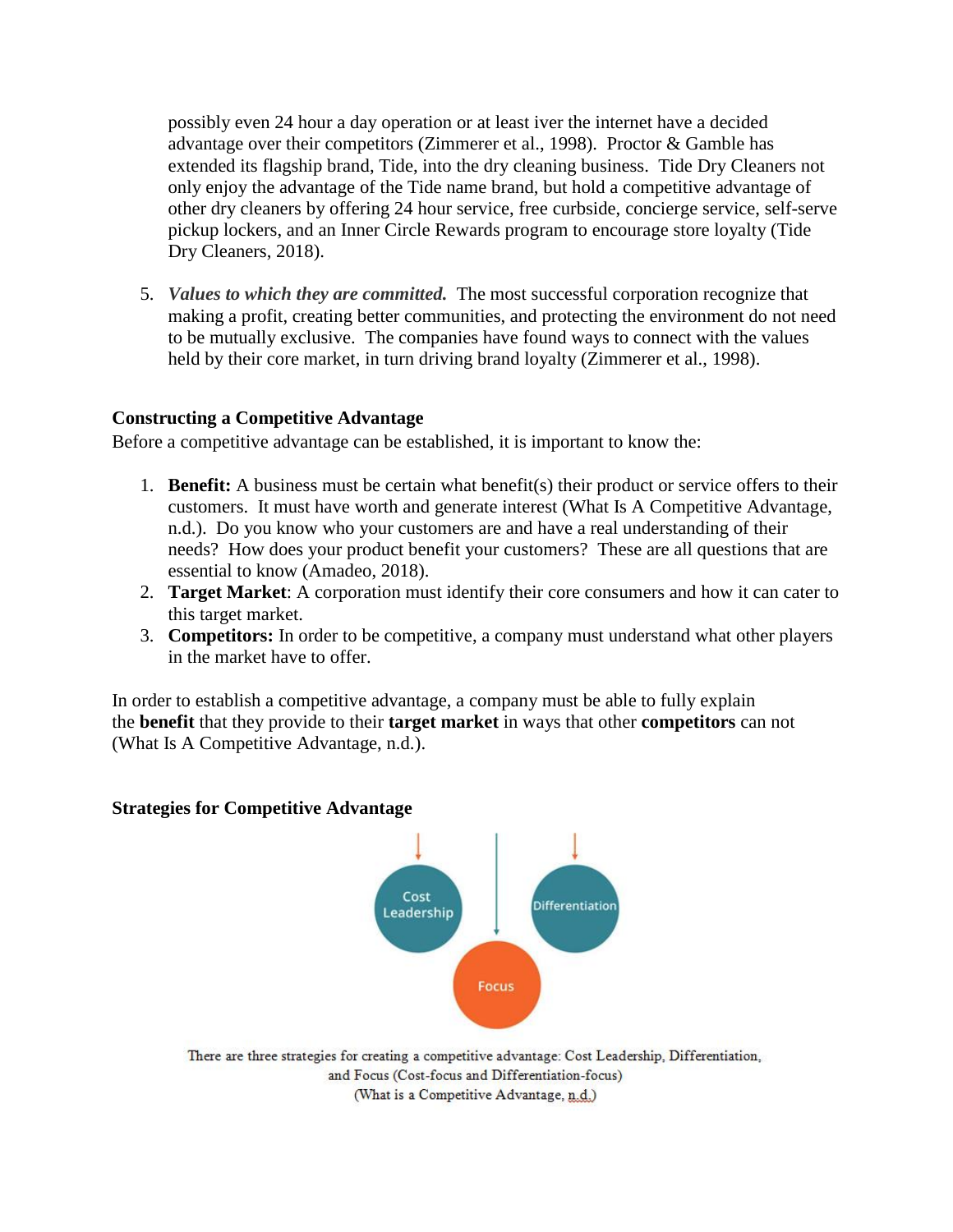# **Cost Leadership**

In a cost leadership strategy, the objective is to become the lowest-cost producer. This is achieved through large-scale production where companies can exploit economies of scale. If a company is able to utilize economies of scale and produce products at a cost lower than competitors, the company is then able to establish a selling price that is unable to be replicated by companies. Therefore, a company adopting a cost leadership strategy would be able to reap profits due to its significant cost advantage over its competitors (What Is A Competitive Advantage, n.d.).

### **Differentiation**

In a differentiation strategy, a company's products or services are differentiated from that of its competitors. This can be done by producing products or services of high quality for consumers or innovating products or services. If a company can achieve this aim successfully, it would be able to set a premium price on its products or services (What Is A Competitive Advantage, n.d.).

#### **Focus**

In a focus strategy, a company focuses its product or services towards a narrow market segment. This strategy is successful if customers have different needs or wants and the company is able to successfully create products/services that can cater to these customers (What Is A Competitive Advantage, n.d.). The focus strategy also has two variations;

**Cost-focus:** This strategy calls for a company to be the lowest-cost producer in a narrow market segment.

**Differentiation-focus:** Differentiated products/services in a narrow market segment

### **Competitive Advantage in the Marketplace**

Three great examples include:

- 1. **McDonald's**: McDonald's main competitive advantage is realized through a cost leadership strategy. The company is able to utilize economies of scale and produce products at a low cost and as a result, offer products at a lower selling price than that of its competitors.
- 2. **Apple**: Apple's advantage relies on both differentiation and a differentiation-focus strategy. The company is able to be a leader in the both the cell phone and tablet markets while commanding premium prices through product uniqueness.
- 3. **Walmart**: Walmart's advantage relies on a cost leadership strategy. Walmart is able to offer 'everyday low prices' through economies of scale.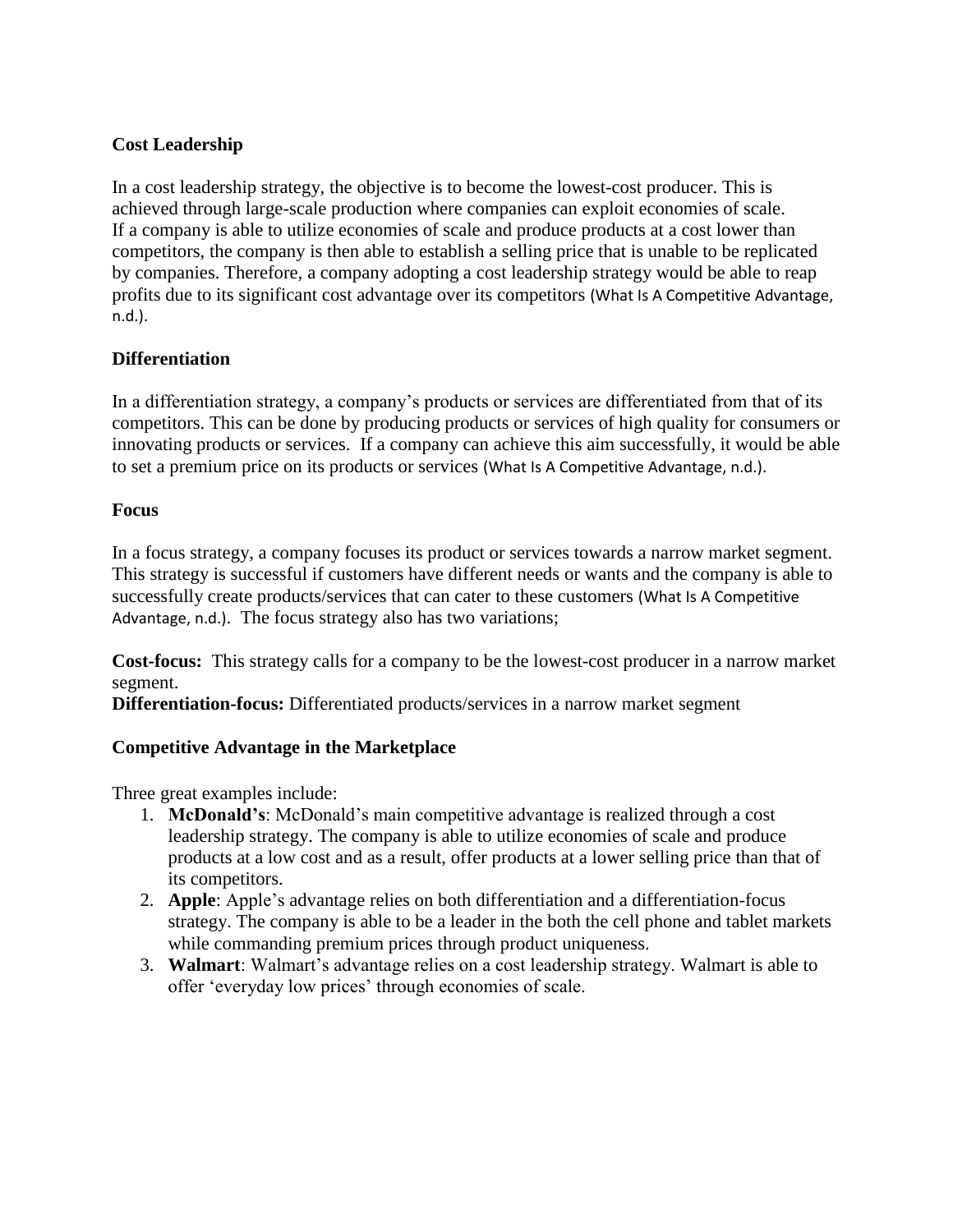

(Amadeo, 2018)

It is not enough to simply build a competitive advantage; the advantage must pass the test of time to be considered a sustainable competitive advantage. This sustainable advantage is realized when a business develops a set of core competencies that allow it to serve their target audience better that their competitors. Core competencies are a unique set of capabilities that a company develops in key areas - such as superior quality, customer service, innovation, team building, flexibility, or responsiveness - that allow it to vault past competitors (Zimmerer et al., 1998). These competencies typically manifest from important lessons and skills that the organization has gained over a period of time.

Most businesses develop core competencies in a maximum of five to six (often fewer) areas. Many factors may change over time - competitors, markets, customers – however, the core competencies tend to stay as solid pillars upon which company success is built. Companies often develop competencies that complement their size. Perhaps they possess the advantage of operational agility, speed to market, superior service, or the ability to innovate. The key to success is building a company strategy upon core competencies and concentrating them on providing value for target customers (see figure below) (Zimmerer et al, 1998).